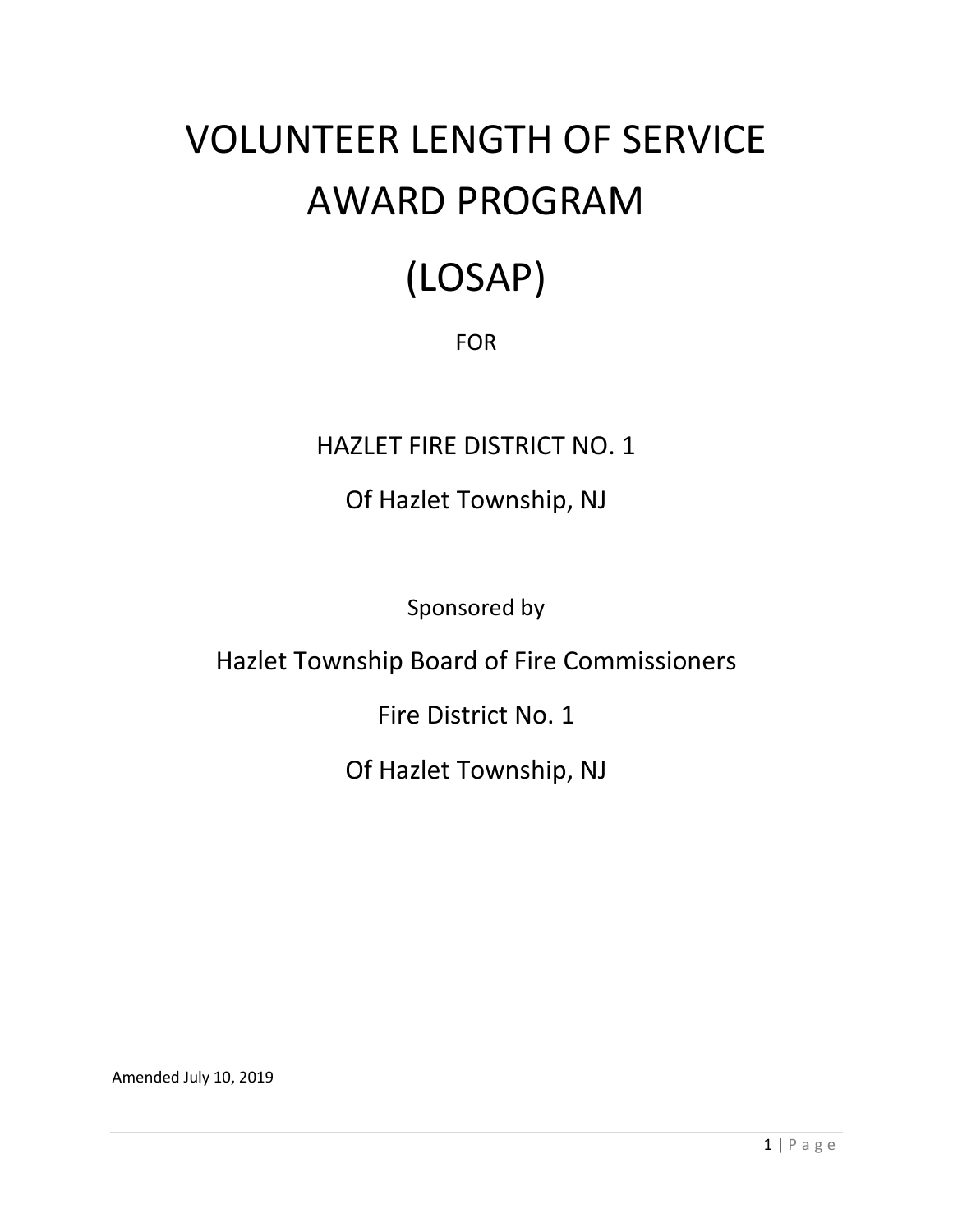## **TABLE OF CONTENTS**

| Definitions                                     | $3 - 4$   |
|-------------------------------------------------|-----------|
| Length of Service Award Program                 | $5-6$     |
| <b>Appeal Process</b>                           | 7         |
| Point Schedule                                  | $8 - 9$   |
| <b>Training Requirement</b>                     | 10        |
| Drill Requirement                               | 11        |
| <b>Meeting Requirement</b>                      | 12        |
| <b>Fire Calls Requirement</b>                   | 13        |
| <b>Elected/Appointed Positions Requirements</b> | 14        |
| Miscellaneous Activities Requirements           | 15        |
| <b>Special Situation Requirements</b>           | $16 - 17$ |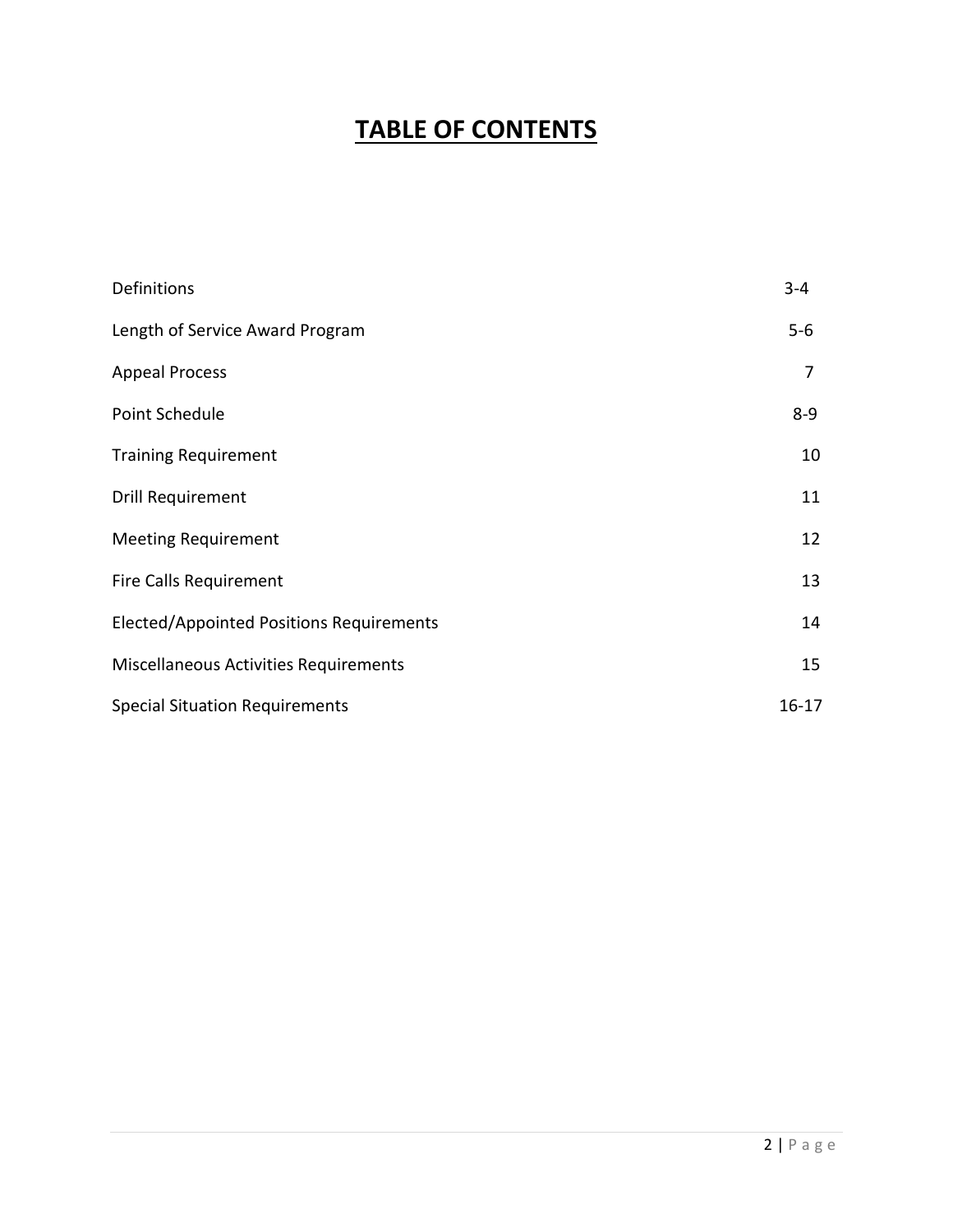## **DEFINITIONS RELATIVE TO THIS PLAN**

- 1. **Active Volunteer Member**: a person who has been so designated by the governing board of a duly created emergency service organization and who is faithfully and actually performing volunteer service in that organization.
- 2. **Emergency Service Organization**: Hazlet Fire District Volunteer Fire Companies of Hazlet Fire District No. 1.
- 3. **Local Government Unit**: Board of Fire Commissioners of Fire District No.1 of Hazlet Township.
- 4. **Sponsoring Agency**: Board of Fire Commissioners of Fire District No. 1 of Hazlet Township.
- 5. **Year of Active Emergency Service**: The year will be from October 1 to September 30 of each year in which the active volunteer member of Hazlet Fire District No. 1 of Hazlet Township participates/participated in the fire service and satisfies the minimum requirements of participation, established by the sponsoring agency on a consistent and uniform basis.
- 6. **Participant**: an active volunteer member of Hazlet Fire District No. 1 who is eligible for a benefit under a service award program.
- 7. **Certification list**: the fire companies will furnish to the Board of Fire Commissioners of Fire District No. 1 an annual certification list, certified under oath, of all volunteer members who have qualified for credit under the LOSAP program, for the previous year.
- 8. **Length of Service Award Program**: a system established to provide tax-deferred income benefits to active volunteer members of Hazlet Fire District No. 1, by means of investment in those products permitted.
- 9. **Elected/appointed positions**: an administrative officer, line officer, trustee, that are active volunteer members of Hazlet Fire District No. 1.
- 10. **Vest/Vesting**: an active member shall be eligible to vest in the length of service award program provided under the provisions of P.L> 1977, c.388 if the active volunteer member has completed at least five years of emergency service in Hazlet Fire District No.1.
- 11. **Director**: the director of the Division of Local Government Services in the Department of Community Affairs.
- 12. **Credit**: credit will only be given for volunteer service in Hazlet Fire District No.1
- 13. **Qualified person**: a person who by possession of a recognized degree, certificate, professional standing, or skill, and who by knowledge, training, and experience, has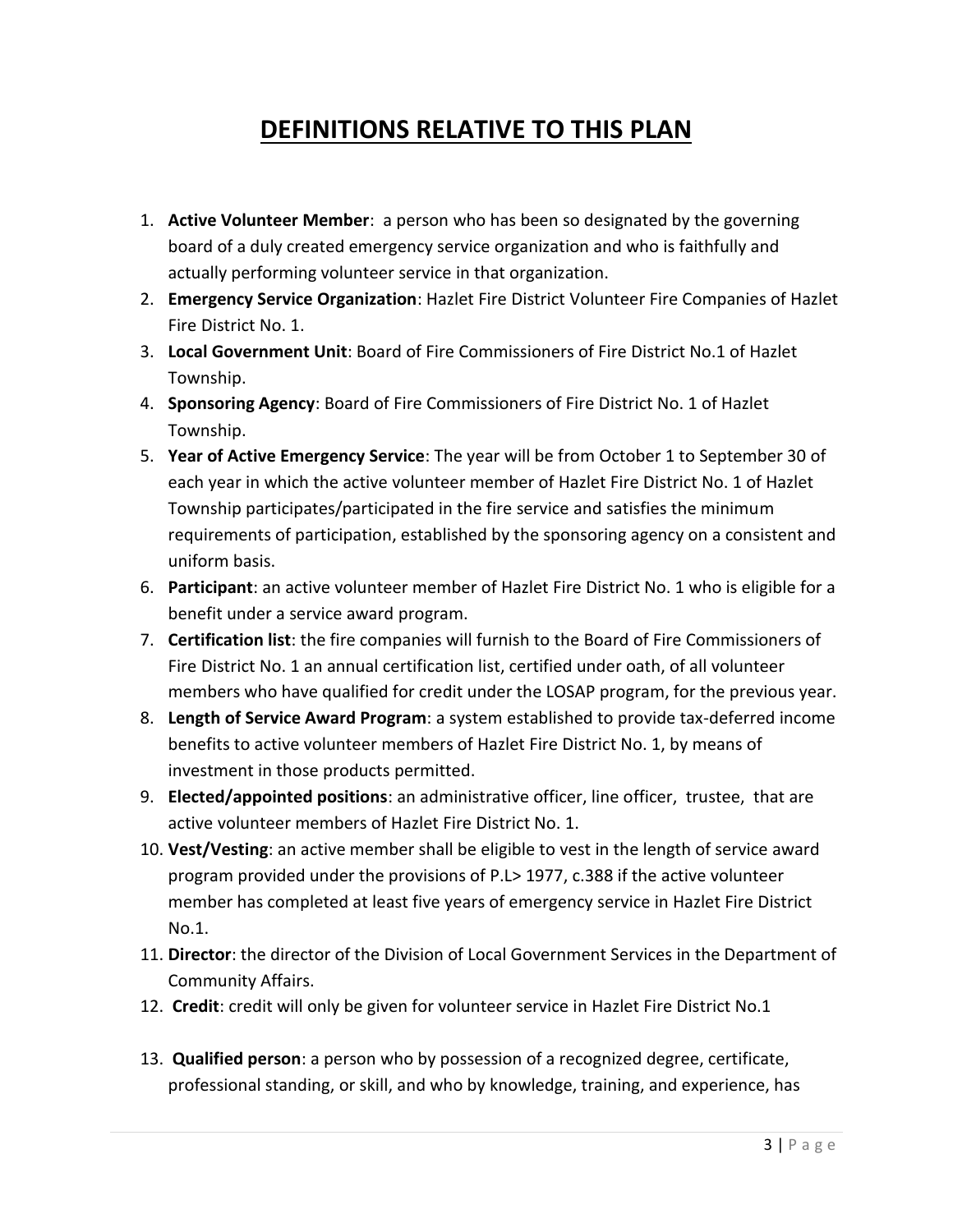demonstrated the ability to deal with problems associated with the subject matter, the work, or the project. This person shall be approved by or acceptable to the authority having jurisdiction.

- 14. **Authority having jurisdiction**: the organization, office, or individual responsible for approving equipment, a procedure, or training.
- 15. **Drill**: the process of continued repetition of fire department exercise, to instill (ideas, facts, procedures, etc.) by repeated exercises.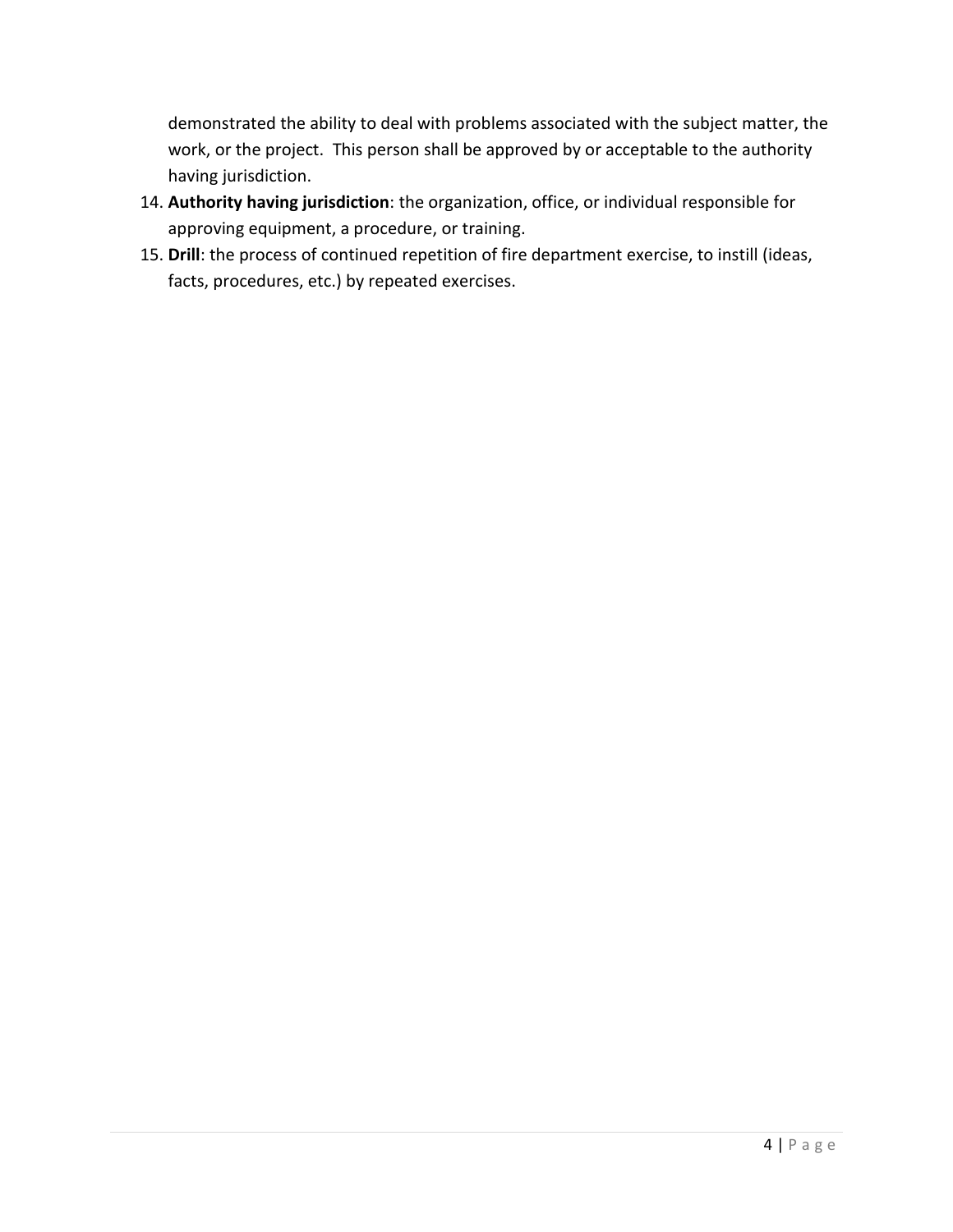## **LENGTH OF SERVICE AWARD PROGRAM**

The annual contribution for each year of current and future service to eligible active volunteers of Hazlet Fire District No. 1 shall be \$1150.00. While the maximum amount is set by statute, it is subject to periodic increases that are tied to the consumer price index. The permitted maximum amount will be issued annually, according to the emergency services volunteer length of service award program act.

An active volunteer member of Hazlet Fire District No. 1 shall be eligible to participate in the length of service award program immediately upon the commencement of the active volunteer member's performance of active emergency service and vest after the completion of five years.

Under the length of service award program, a year of active emergency service (October 1 through September 30) will be credited for each year in which an active volunteer member accumulates 40 or more points that are granted in accordance with the point schedule adopted. The length of service award program point schedule, activity requirements and special situations will apply.

The time frame for defining a "year of active emergency service" must be used for calculating credit for the year.

Active volunteer members of Hazlet Fire District No. 1 who participate in the Length of Service Award Program and serve as paid employees within a local government unit, of the State, will supply their regular assigned work periods to their Fire Company. These periods will be used in the credit computation. It is the responsibility of the participating active volunteer member to keep these work periods current. (The law states that: in computing credit for those active volunteer members who also serve as paid employees within a local government unit, of the State, credit shall not be given for activities performed during the individual's regularly assigned work periods).

Active volunteer members may only be enrolled in one active Length of Service Award Program from the same sponsoring agency. No individual shall receive more than the maximum annual benefit amount established, regardless of the number of sponsoring agencies served.

Pursuant to N.J.S.A. 40A:14-188, a sponsoring agency may make a yearly contribution to the LOSAP Account in the deferred income program for an active volunteer who has satisfied the requirements for receipt of an award, but the volunteer shall not be able to receive a distribution of the funds until the completion of a five year vesting period.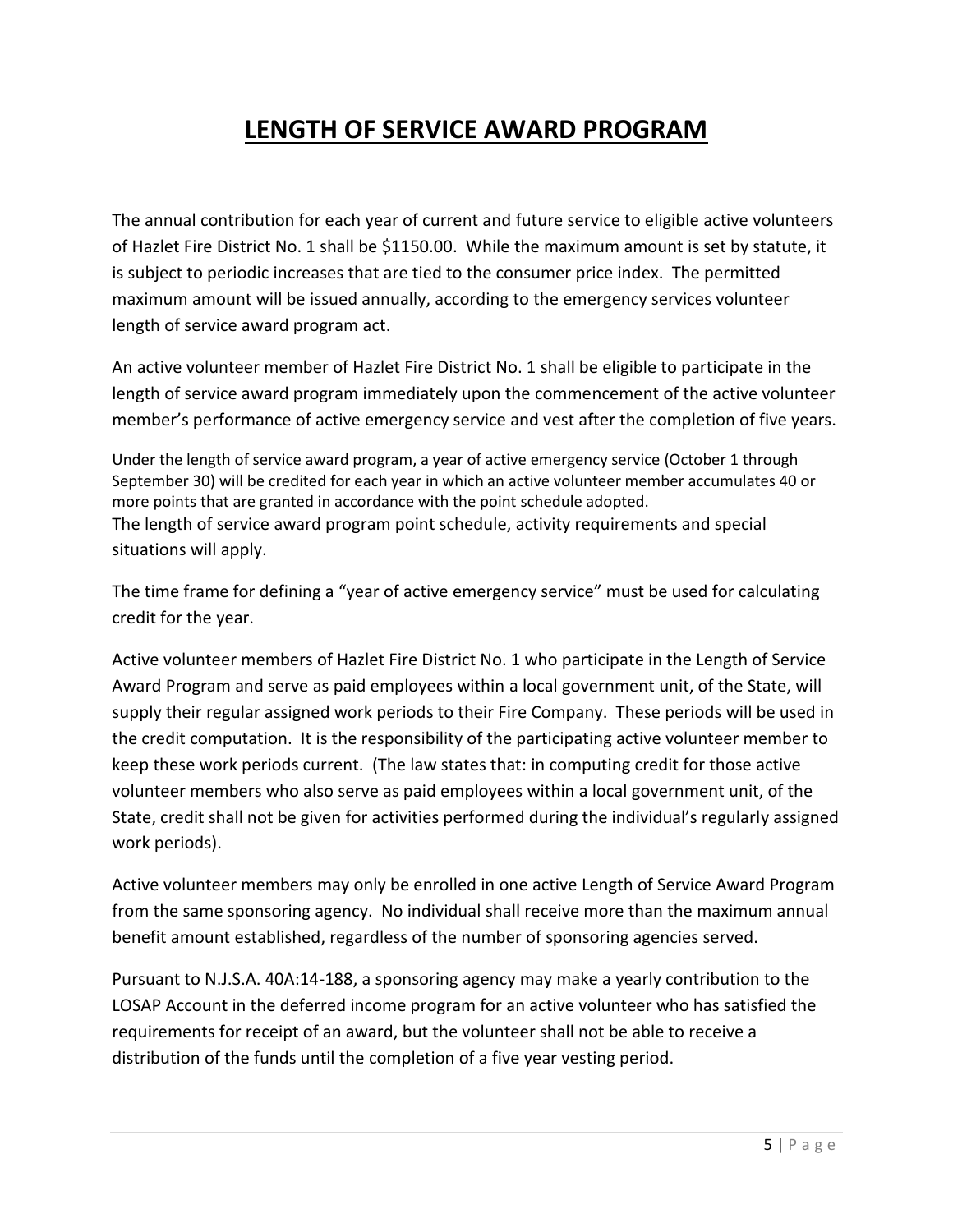Should a volunteer fail to vest or terminate association with a sponsoring agency prior to the completion of the vesting period (5 years), the funds placed in the LOSAP Account on behalf of the volunteer shall revert to the sponsoring agency, not to the volunteer.

The Board of Fire Commissioners are taking the words faithfully (performing emergency service) and actually (performing emergency service) at their exact meaning. The commission will also include ready (to perform emergency service), willing (to perform emergency service) and able (to perform emergency service), in the accumulation of points for yearly credit.

Prior to the regular October meeting the sponsoring agency, the emergency service organization will provide the sponsoring agency the Certification List of all volunteer members who have qualified for credit under the LOSAP program for the previous year.

Upon receipt of their certification list, the sponsoring agency will review it and approve and/or deny the final certification.

If the governing body has any questions concerning the eligibility of any individual, it may request supplemental documentation from the emergency service organization. It will be the responsibility of the questioning member(s) of the commission to examine the supplemental documentation within a reasonable time after their October meeting.

The approved list of active certified volunteer members is returned to the emergency service organization at their regular November monthly meeting and posted for at least 30 days for review by the membership.

Once the 30 days have elapsed, and subject to holding any members being appealed, this certified list becomes final.

A volunteer may request, in writing, to have their name deleted from the list as a participant in the LOSAP program, and will remain as a non-participant until the request is similarly withdrawn.

Minor, clarifying, or administrative amendments that do not significantly affect the elements of the plan approved by the voters may be amended by a majority vote of the governing body.

Any technical amendment to P.L. 1997, c.388 may alter this plan.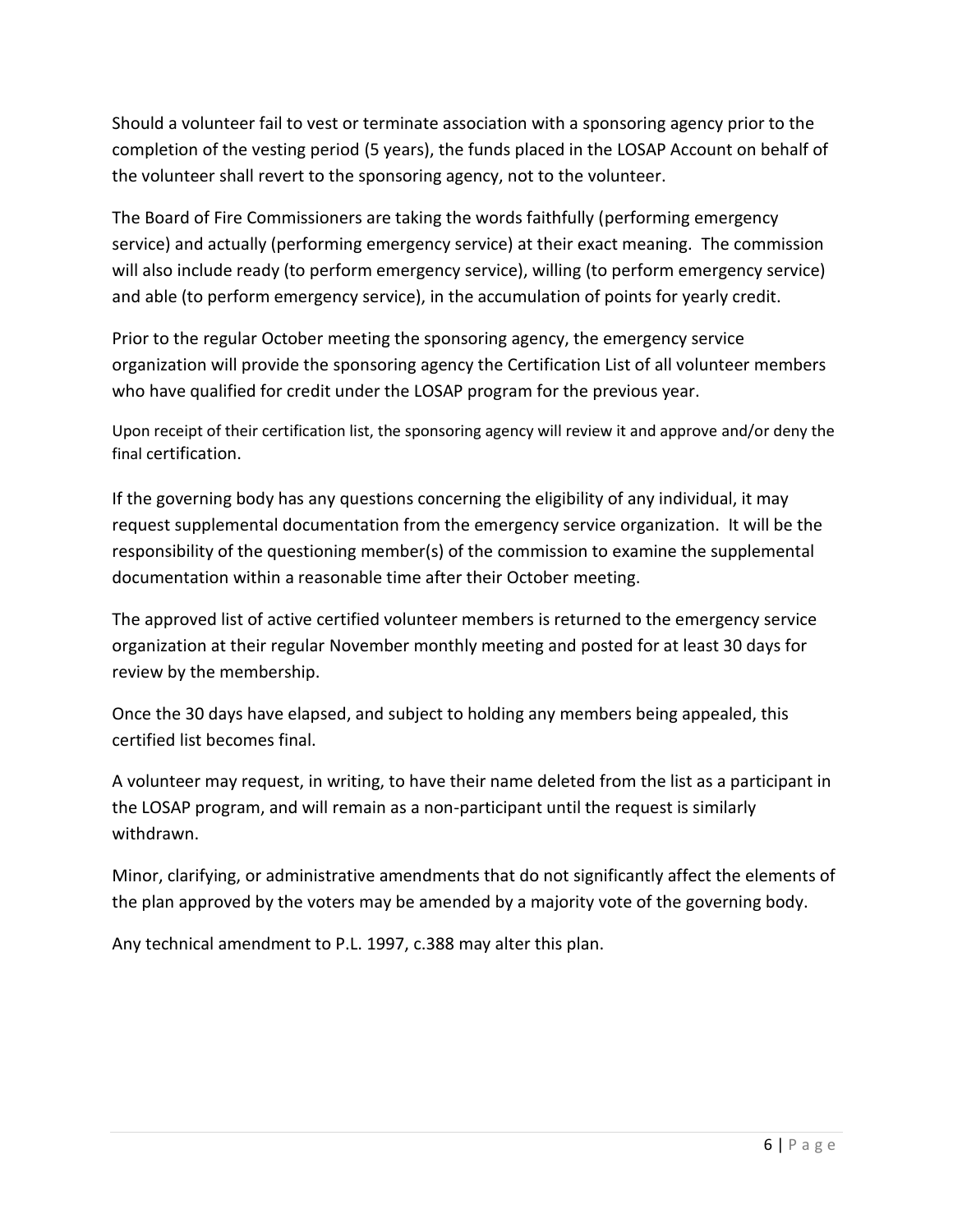## **APPEAL PROCESS**

An active member volunteer member whose name does not appear on the approved certification list may appeal within 30 days of the posting of the list. The appeal must be in writing and mailed to the Qualified Purchasing Agent of Hazlet Fire District No.1. The agency must investigate the appeal, which is subject to judicial review. Once the 30 days have elapsed, and subject to holding any members under appeal, the approved certification list will become final. **Hand delivered appeals will not be accepted.**

Mail to:

Hazlet Fire District No. 1 Qualified Purchasing Agent PO Box 5055 Hazlet, NJ 07730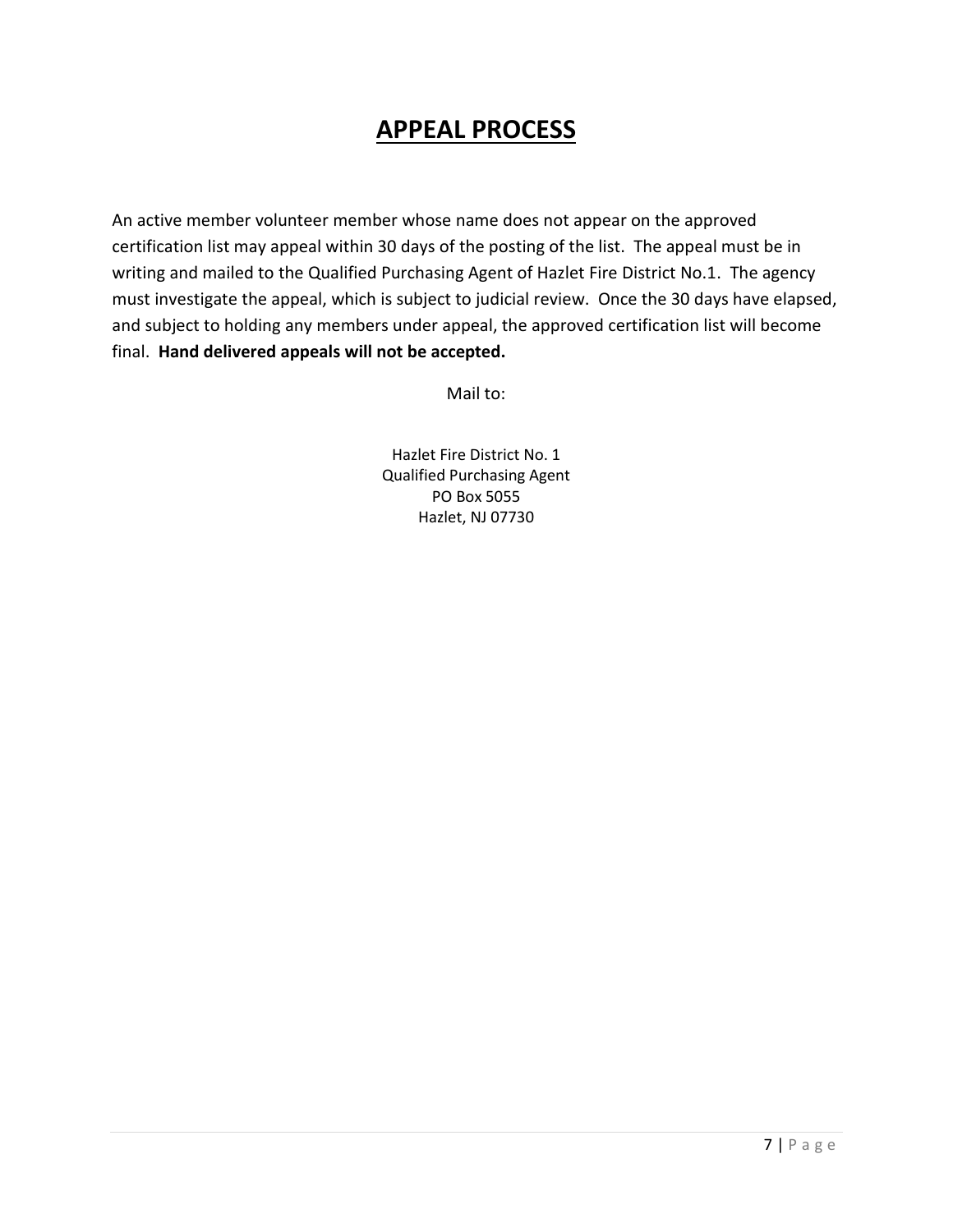## **LENGTH OF SERVICE AWARD PROGRAM**

### **POINT SCHEDULE**

#### **TRAINING COURSES: 15 points maximum**

A training class conducted by an individual who is a qualified instructor, a training conducted at an academy or fire department. A certification must be provided, with course hours, a certificate or certified sign in sheet from the instructor is required.

> Points Schedule Course under 8 hours 1 point per hour up to 5 points Course 9-25 hours 1 point per hour up to 10 points Course 26-40 hours 1 point per hour up to 15 points Course 40 plus hours equals 15 points

### **DRILLS: 15 points maximum**

One (1) point per drill attended. A drill must have an attendance of a minimum of 5 of the active members in order to qualify for point validation.

### **MEETINGS: 4 points maximum**

One (1) point per Fire Department Quarterly meeting attended.

#### **FIRE CALLS: 25 points maximum**

- A. Must be in physical attendance to receive credit
- B. This is based on total number of fire calls per fire company
- C. The following formula will be used to determine point total
	- a. 300 CALLS AND UNDER
	- 1. 30 percent of total calls receive maximum points 25 points
	- 2. 24-29 percent of total calls receive 15 points
	- 3. 20-24 percent of total calls receive 10 points
	- 4. If a minimum of 20 percent of total calls is not achieved no points will be awarded
	- b. OVER 300 CALLS
	- 1. 25 percent of total calls receive maximum points 25 points
	- 2. 20-24 percent of total calls receive 15 points
	- 3. 15-19 percent of total calls receive 10 points
	- 4. If a minimum of 15 percent of total calls is not achieved no points will be awarded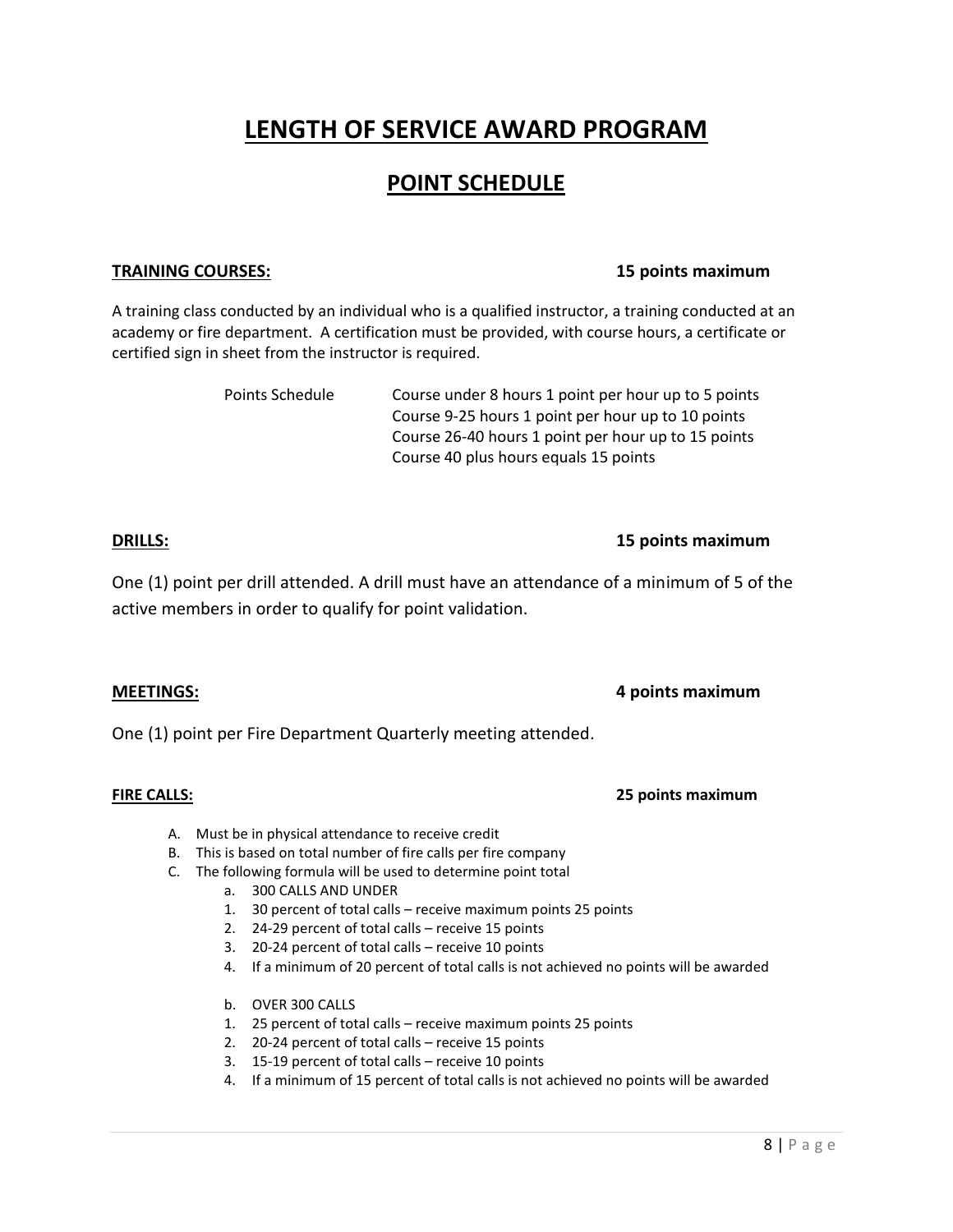#### **Truck Check: 6 points maximum**

- A. Is training completed on any fire vehicle/apparatus
- B. One (1) point applied for each verified two (2) hours of training, these points are full points only.
- C. Must be in physical attendance at the scheduled truck check.
- D. The truck check must have a minimum of 5 active members in attendance.

#### **ELECTED/APPOINTED POSITIONS: 3 point maximum**

- **A.** Completion of a one year term in an elected or appointed position
	- 1. Administrative Officers
	- 2. Line Officers

### **MISCELLANEOUS ACTIVITIES: 2 point maximum**

Other activities not otherwise listed, this would be a sanctioned event. A minimum of 5 active members per fire company must be present in order to qualify. Must include documents for the event that these points are allotted for;

| Approved Events are= | Fireworks | Fire Prevention Day Hazlet Day |  |
|----------------------|-----------|--------------------------------|--|
|----------------------|-----------|--------------------------------|--|

The above noted events are the only approved events.

A MINIMUM OF 40 POINTS PER YEAR MUST BE EARNED IN ORDER TO QUALIFY FOR THE LOSAP PROGRAM.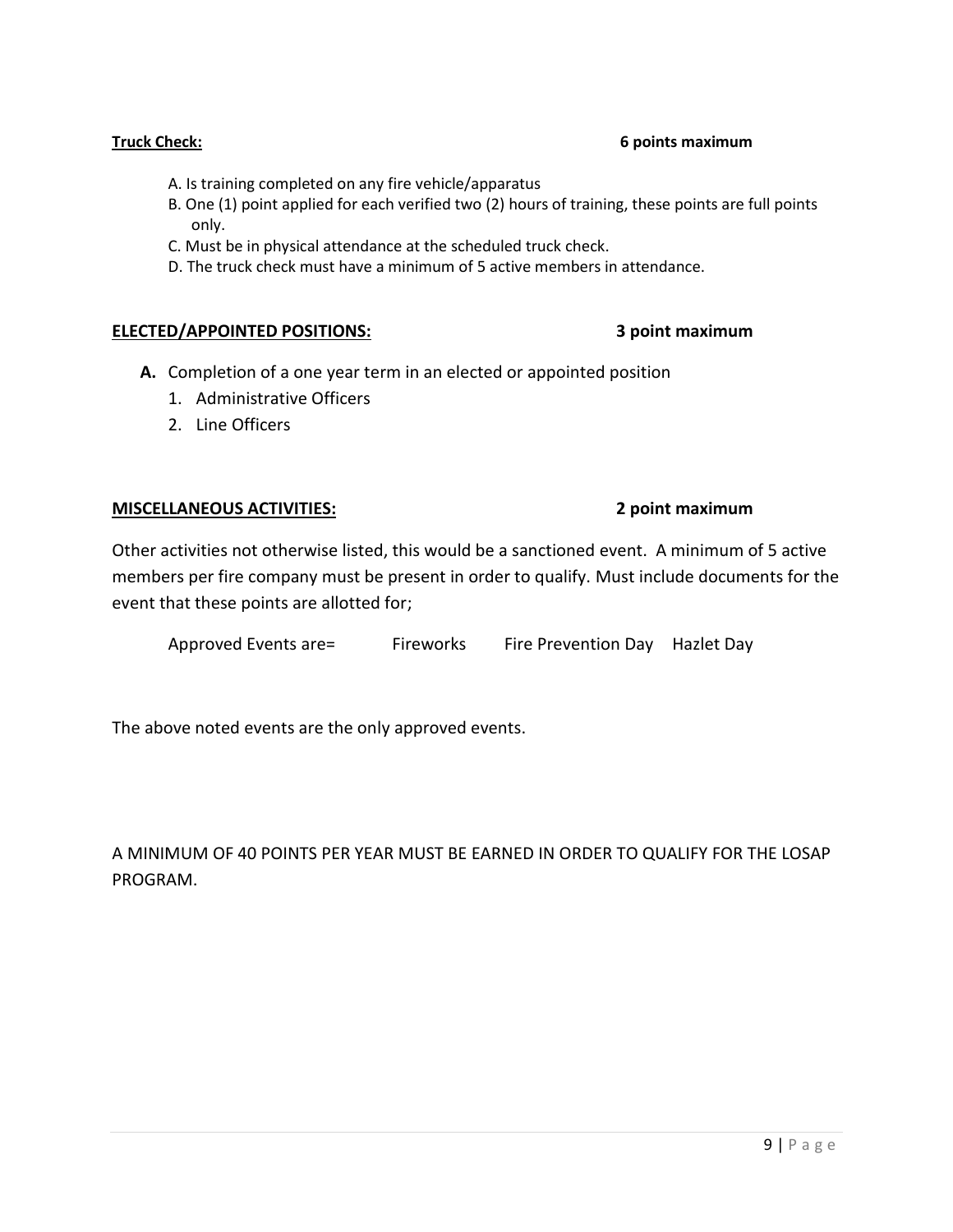## **TRAINING REQUIREMENT**

The fire department shall provide training and education for all fire department active members to commensurate with the duties and functions that they are expected to perform.

A training class conducted by an individual who is a qualified instructor, training conducted at an academy or fire department. A certification must be provided, with course hours, a certificate or certified sign in sheet from the instructor is required. If the instruction/training class had a pass/fail test; you must receive a passing grade; or have acquired a certificate of completion to receive points.

> Points Schedule Course under 8 hours 1 point per hour up to 5 points Course 9-25 hours 1 point per hour up to 10 points Course 26-40 hours 1 point per hour up to 15 points Course 40 plus hours equals 15 points

Points accumulated for instruction/training will be given in the same year as the instruction/training occurred and no other year. The date on any certificate is the year in which credit will be given.

Training will be approved that directly relates to the fire department functions.

Training shall include but not be limited to:

- a. Recruit training
- b. In-service training
- c. Special training (fire department related)
- d. Officer training
- e. Advanced training
- f. Driver training
- g. Training required by regulatory agencies (e.g. PEOSHA, OSHA, etc.)

Training attended at an alternate fire company is acceptable provided it is conducted by a certified instructor and proof of completion/pass is submitted by the firefighter.

A training class or session must be conducted by an individual who has special expertise or abilities in the subject area, whether or not the instructor is a member of the fire department or a qualified fire service instructor.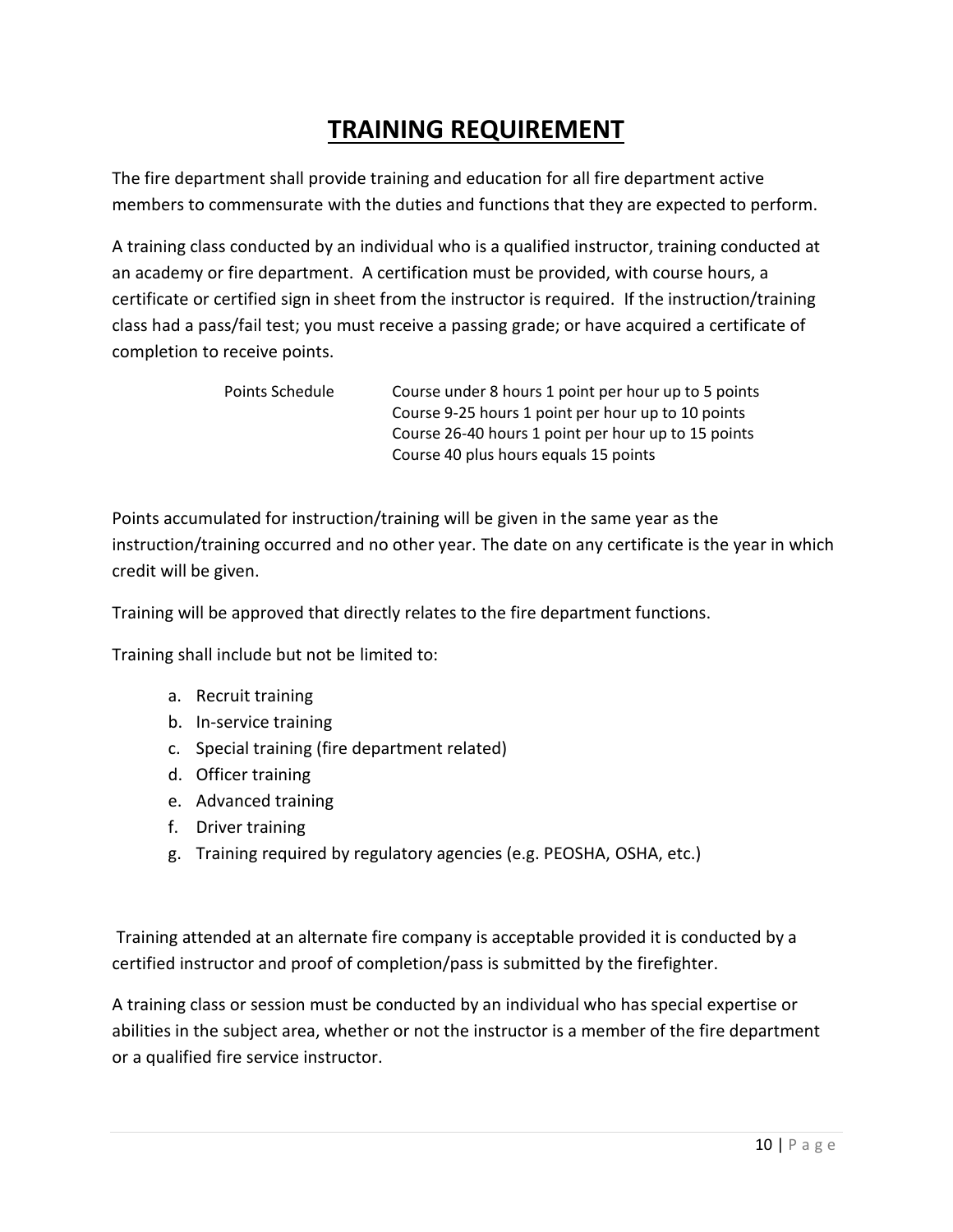## **DRILL REQUIREMENT**

The actual practice of Fire Department Operations

Members who engage in emergency operations shall be trained to commensurate with their duties and responsibilities. Training shall be as frequent as necessary to ensure that members can perform their assigned duties in a safe and competent manner.

One (1) point will be acquired for every drill attended up to a maximum of fifteen (15) points.

A drill must have an attendance of a minimum of 5 of the active members per fire company in order to qualify for point validation.

The active volunteer member must be in attendance for the total duration of the drill; faithfully and actually performing volunteer service in the organization.

The active volunteer member must be ready, willing, and able to perform volunteer services.

Drills start at the stated time and are not complete until the apparatus are put back together and ready for emergency service.

## **MEETING REQUIREMENT**

The attendance at the Fire Department Quarterly meeting.

One (1) point will be acquired for every quarterly meeting, a maximum of four (4) points.

The active volunteer member must be in attendance for the total duration of the meeting.

Meetings start at a stated time and will commence with the call to order and not be concluded until adjournment.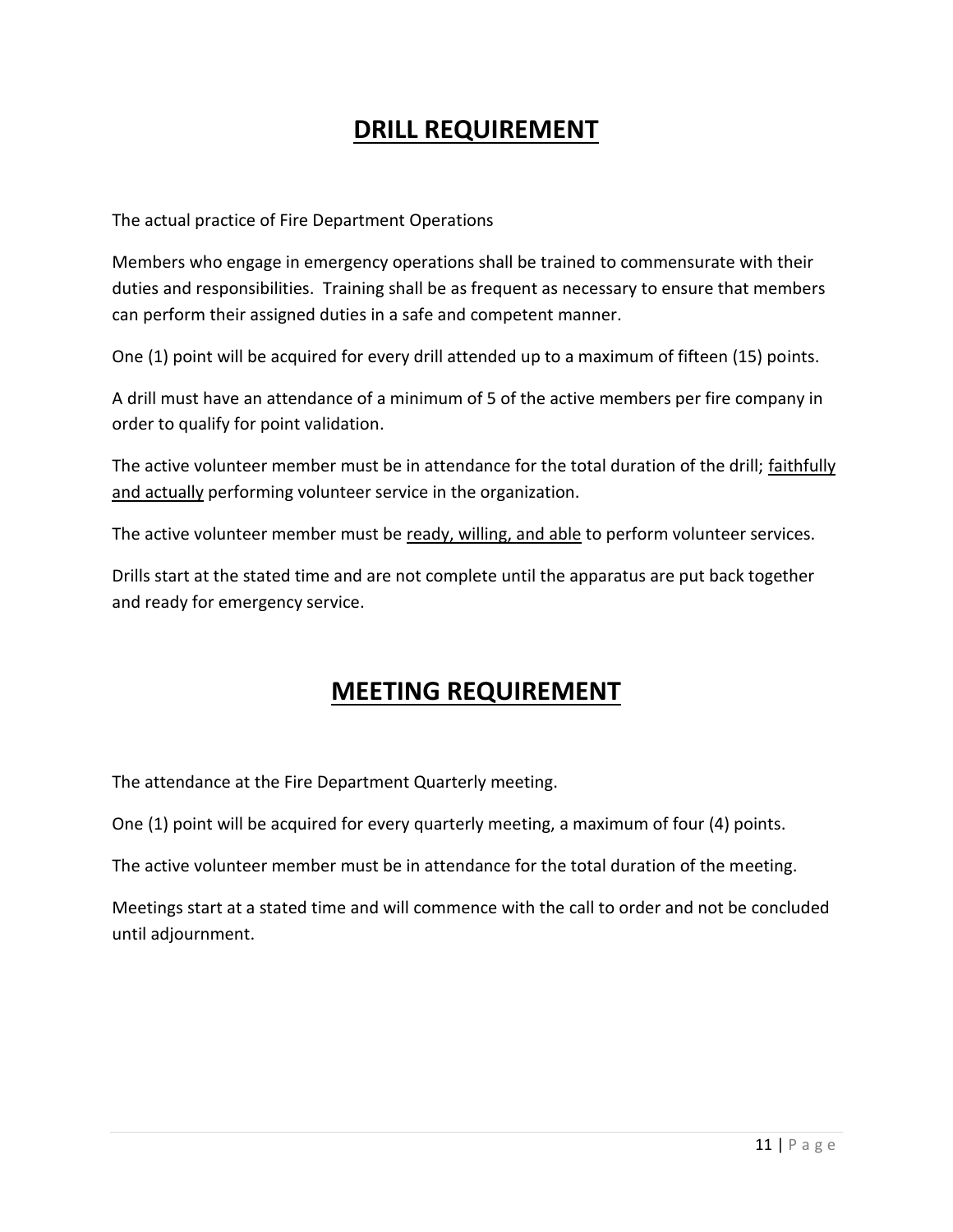## **FIRE CALLS REQUIREMENT**

The actual performance and attendance at fire calls of Emergency Service Operations.

The active volunteer member must be in physical attendance, faithfully and actually performing volunteer emergency services to receive credit.

The active volunteer member must be ready, willing, and able to perform volunteer emergency services.

The following formula will be used to determine the yearly point total:

#### **FIRE CALLS: 25 points maximum**

- D. Must be in physical attendance to receive credit
- E. This is based on total number of fire calls per fire company
- F. The following formula will be used to determine point total
	- a. 300 CALLS AND UNDER
	- 5. 30 percent of total calls receive maximum points 25 points
	- 6. 24-29 percent of total calls receive 15 points
	- 7. 20-24 percent of total calls receive 10 points
	- 8. If a minimum of 20 percent of total calls is not achieved no points will be awarded
	- b. OVER 300 CALLS
	- 9. 25 percent of total calls receive maximum points 25 points
	- 10. 20-24 percent of total calls receive 15 points
	- 11. 15-19 percent of total calls receive 10 points
	- 12. If a minimum of 15 percent of total calls is not achieved no points will be awarded

Fire calls will be based on the calendar year; October 1 through September 30 of any given year.

The maximum points that may be acquired for fire calls is twenty five (25) points.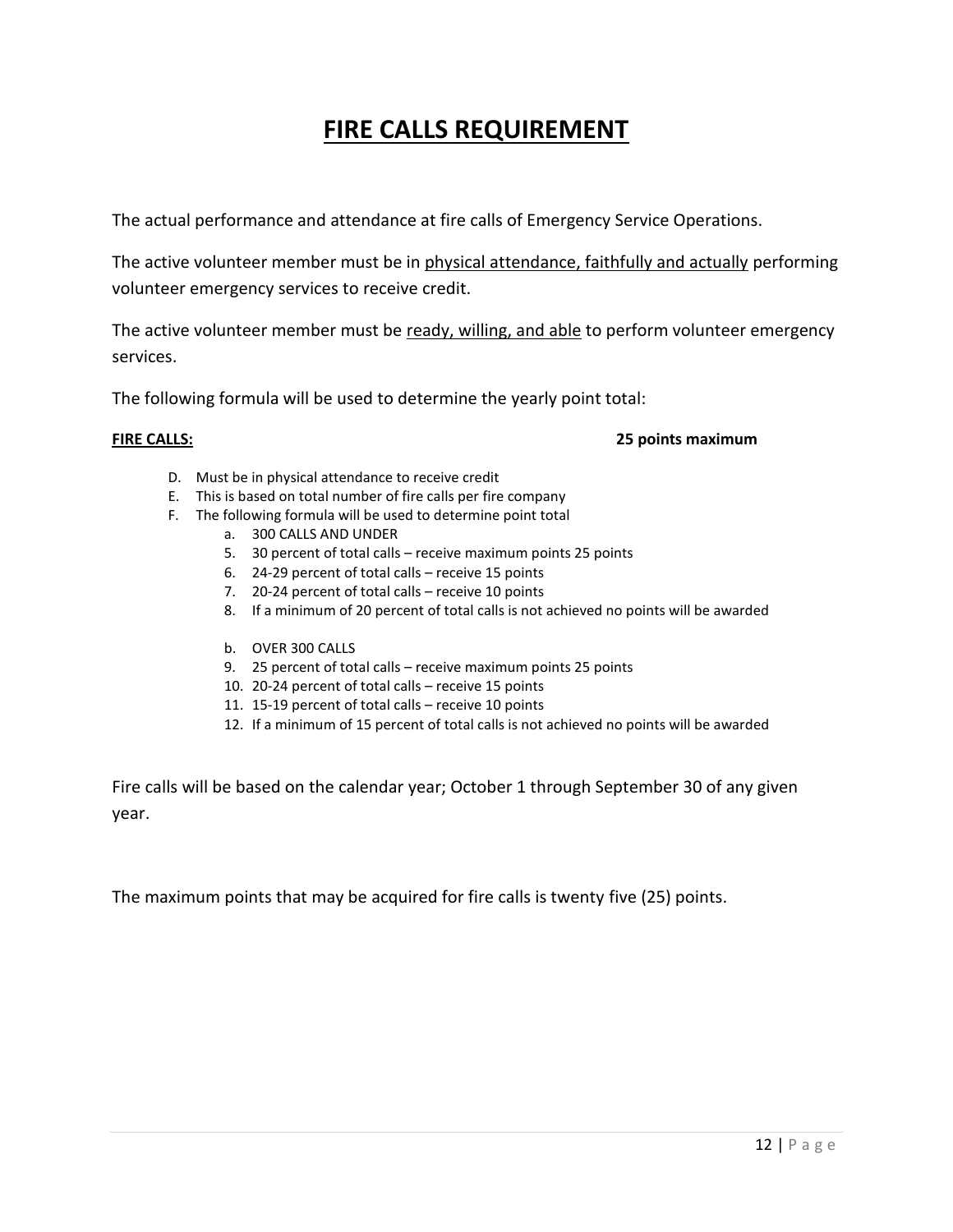## **ELECTED/APPOINTED POSITIONS REQUIREMENT**

One (1) point will be acquired for the year in any of the following positions with a three (3) point maximum.

The completion of a one (1) year term in that capacity, for the year the point is applied.

#### **ADMINISTRATIVE OFFICERS:**

(Must be an active volunteer member to receive points)

- 1. President (president shall acquire no points for being the ex-officer of all committees)
- 2. Vice President
- 3. Secretary
- 4. Treasurer
- 5. Trustees

#### **LINE OFFICERS:**

- 1. Chief
- 2. Assistant Chief
- 3. Captain
- 4. Lieutenant
- 5. Engineer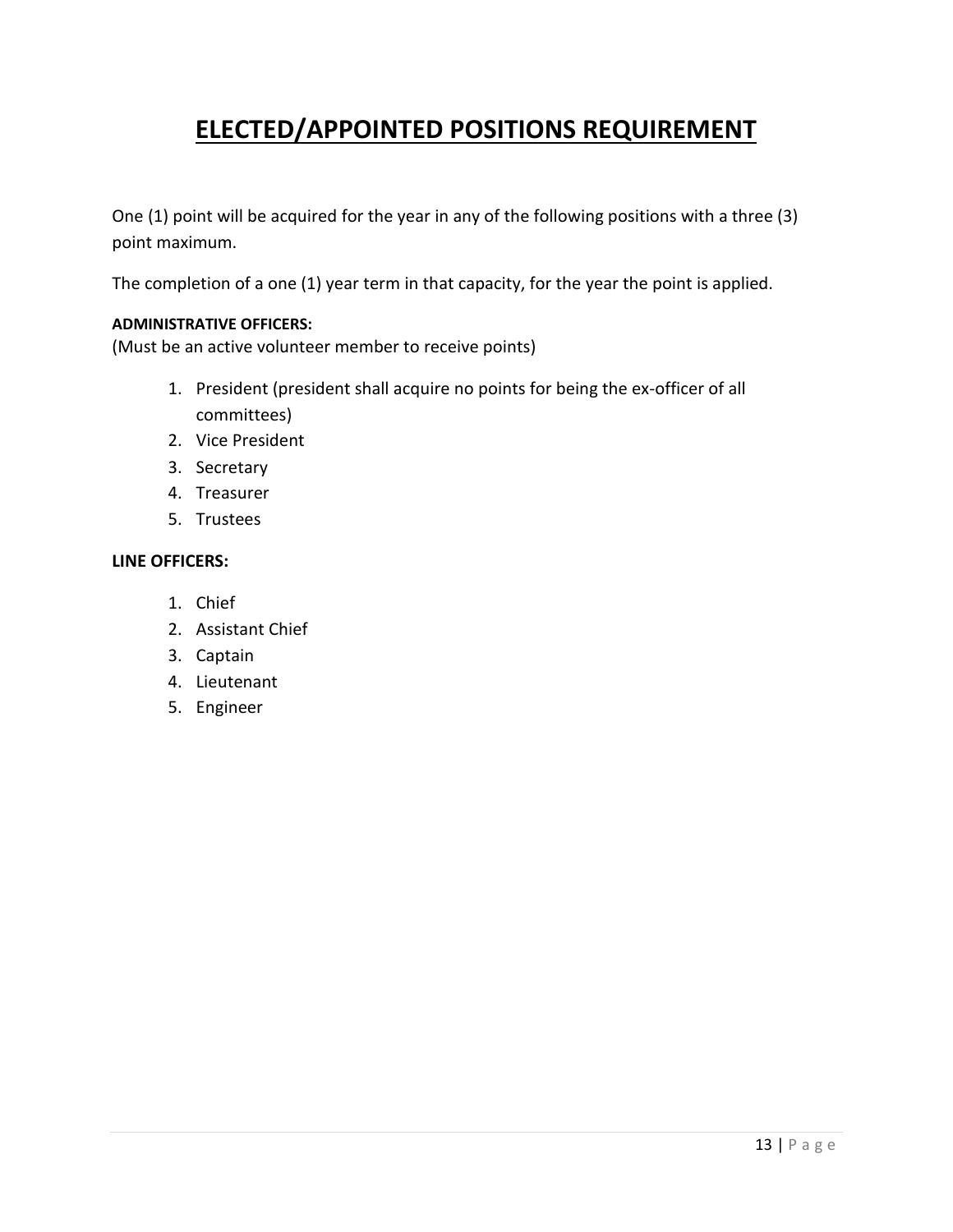## **TRUCK CHECK**

A truck check is training completed on any fire vehicle/apparatus within the fire company, the volunteer must be in attendance for the total duration of the check, and actively participating in the check.

One (1) point applied for each verified two (2) hours of truck check training, these points are full points only.

> 2 hours = 1 point 4 hours = 2 points 6 hours = 3 points

A firefighter must be in physical attendance at the scheduled truck check to receive points. The scheduled truck check must have a minimum of 5 active members in attendance to qualify. Points accumulated for truck check training will be given in the same year as the training occurred and no other year.

The maximum points that may be acquired for a Truck Check is six (6).

## **MISCELLANEOUS ACTIVITIES REQUIREMENTS**

Other activities not otherwise listed, this would be the following listed events.

- a. Hazlet Township Fireworks Display
- b. Fire Prevention Day
- c. Hazlet Day

A minimum of five (5) active members per fire company must be present for the event to qualify.

One (1) point will be acquired for participation in an activity up to a maximum of two (2) points. Documentation of said event must be provided for the points that are allotted.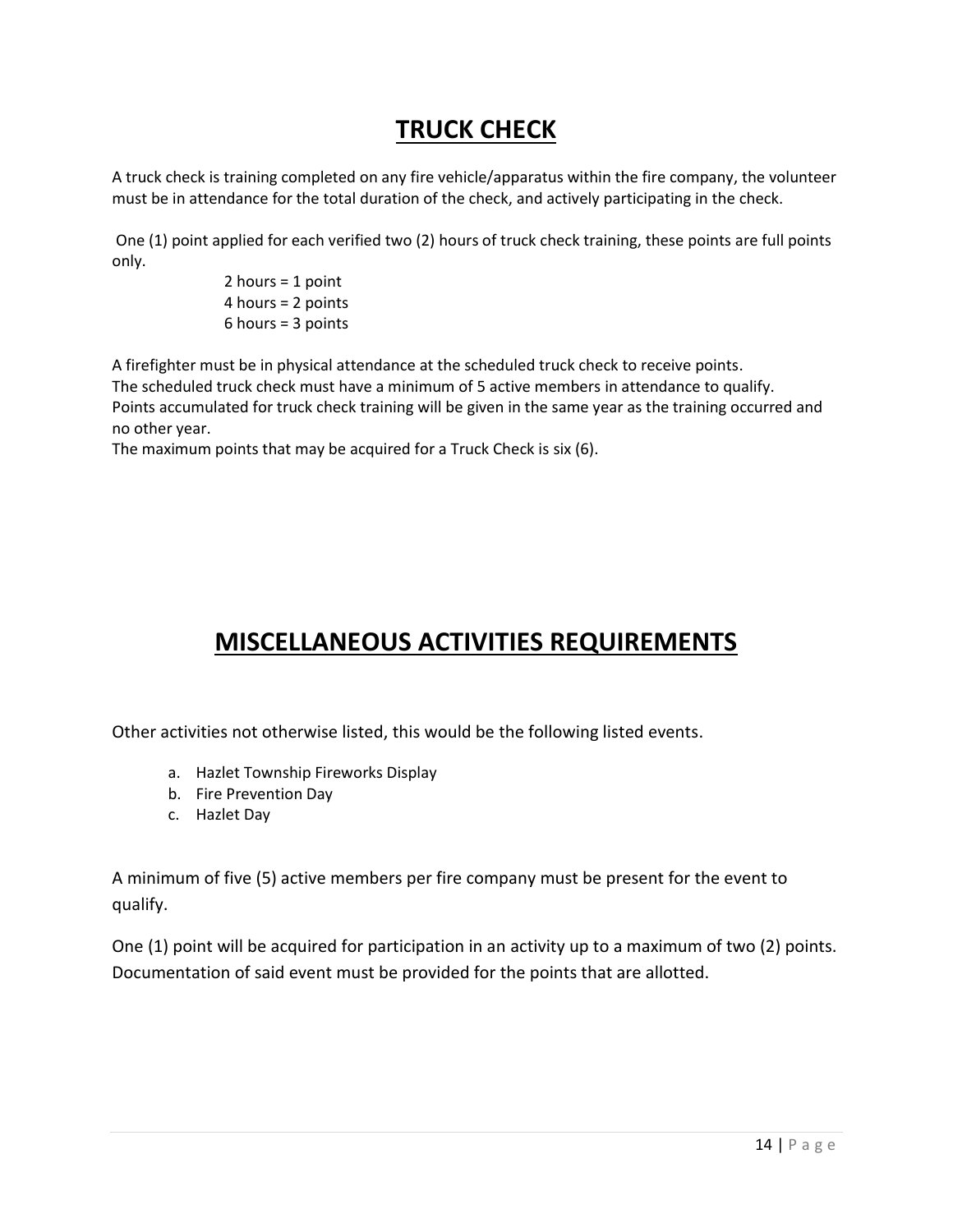## **SPECIAL SITUATION REQUIREMENTS**

#### **JURY DUTY:**

No points will be awarded due to jury duty. Active volunteer members are exempt from jury duty.

#### **PERSONAL LEAVE OF ABSENCE:**

No points will be awarded unless the active volunteer member is participating (faithfully and actually) in activities on the Length of Service Award Program point schedule.

#### **MEDICAL LEAVE OF ABSENCE:**

No points will be awarded unless the active volunteer member is participating (faithfully and actually) in activities of the Length of Service Award Program point schedule.

#### **FEDERAL FAMILY AND MEDICAL LEAVE ACT:**

No points will be awarded unless the active volunteer member is participating (faithfully and actually) in activities of the Length of Service Award Program point schedule.

### **STATE FAMILY LEAVE ACT:**

No points will be awarded unless the active volunteer member is participating (faithfully and actually) in activities of the Length of Service Award Program point schedule.

#### **MILITARY LEAVE OF ABSENCE:**

No points will be awarded unless the active volunteer member is participating (faithfully and actually) in activities of the Length of Service Award Program point schedule.

#### **BEREAVENTMENT TIME:**

In the event that an active volunteer member misses any activity listed on the Length of Service Award Program point schedule due to a death in the immediate family, they shall notify the person in charge of record keeping for the program at the next monthly meeting.

An active volunteer member will be allowed a maximum of three (3) days that they will receive points for activities missed for the following:

Death of Father, mother, spouse, child, stepchild, brother, sister, grandparent, or grandchild.